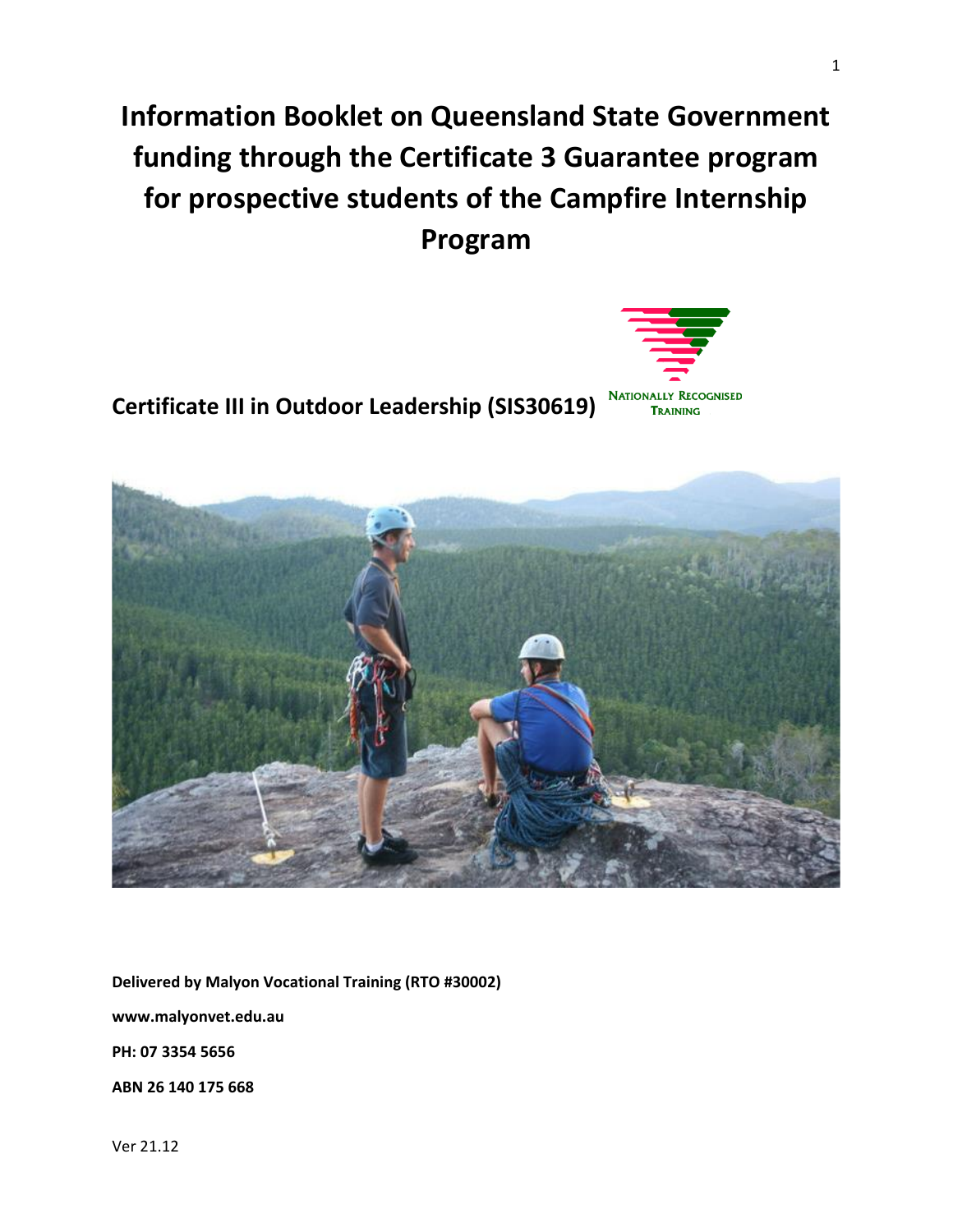Thanks for exploring the possibility of training with Malyon Vocational Training (MVT) in the Certificate III in Outdoor Leadership (Cert III OL), incorporated into the Queensland Camping and Conference Centres (QCCC) Campfire internship program. QCCC and MVT are both divisions within Queensland Baptists (QB), and as such are committed to the objectives of QB.

The purpose of this booklet is to provide information to you, prior to your application for enrolment in the Cert III OL in regard to the funding available from the Queensland State Government so that you can make an informed decision about applying for this course which is incorporated in the Campfire Internship Program.

The information covered will include:

- An explanation of the funding program, the Certificate 3 Guarantee Program
- Eligibility criteria for the funding program
- An explanation of the fees, including a co-contribution fee, and how and when these will be charged.
- The training arrangements including timeframes, how training is delivered, location and work placements
- Support services available for you as you undertake the training
- The refund policy should you choose to withdraw from the training.
- Guidance to further information on the funding program from the State Government Department of Education and Training
- Expectations on you in regard to the funding program

If after reading through the information in this booklet, you would like to proceed to apply to enroll in the Cert III OL, we would invite you to complete an enrolment form which you access on request from [mvt@malyon.edu.au](mailto:admin@trainingcollaborative.org.au) or call 07 3354 5656. You can use these contact details for any other question you may have about the Cert III OL.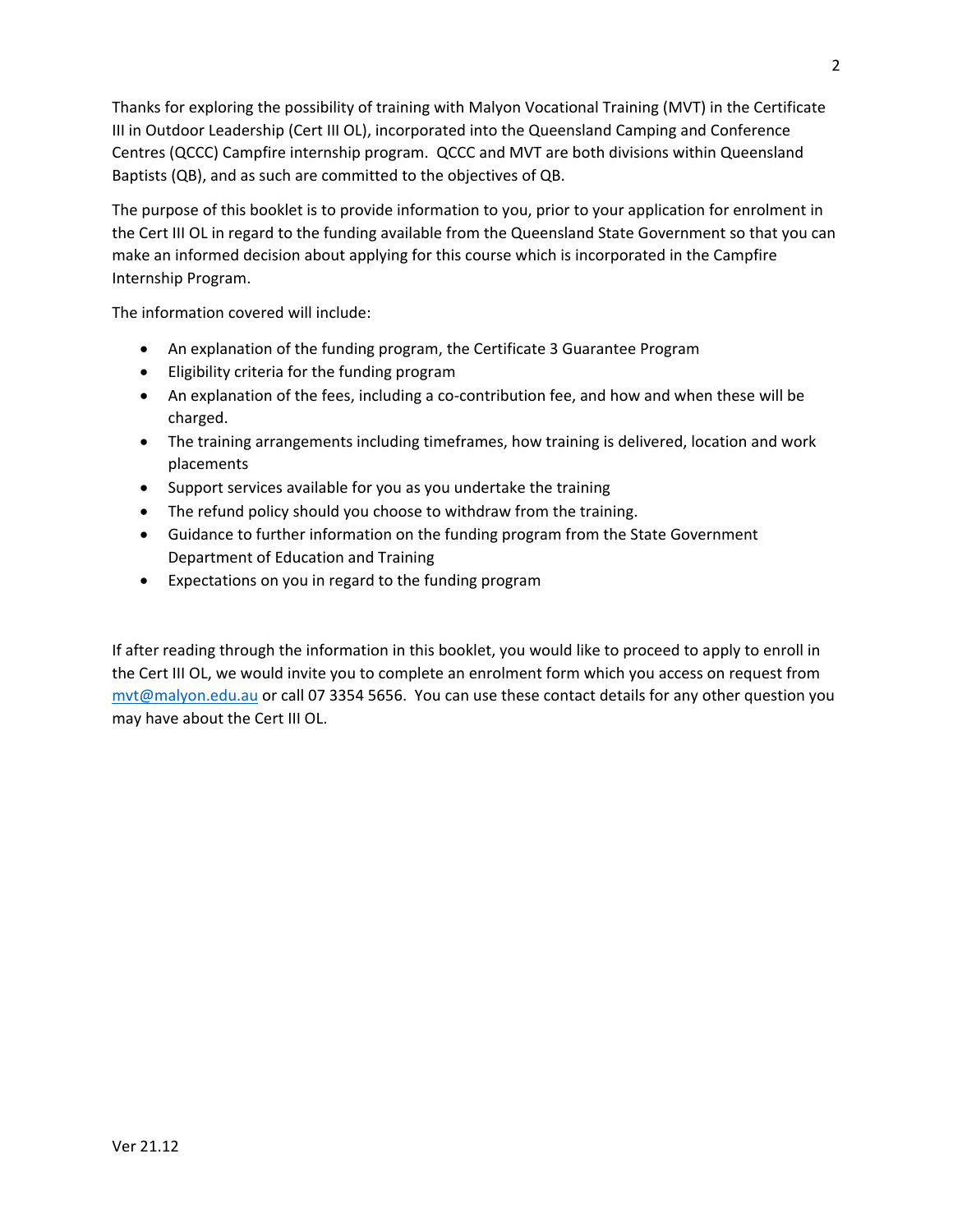# **1. Certificate 3 Guarantee Program**

The Certificate 3 Guarantee provides eligible individuals with access to a subsidised training place in an Australian Qualifications Framework (AQF) Certification III qualification on the Department's subsidy list, in this case the Certificate III in Outdoor Leadership. Training is delivered by trainers and assessors from Malyon Vocational Training (RTO #30002) who is approved by the Queensland Department of Education and Training as a pre-qualified supplier (PQS).

Funding is provided by the government to assist eligible applicants attain a Cert III qualification that enables them to be employed in in the outdoor recreation industry.

Please refer to the Department of Education and Training student fact sheet on the Certificate 3 Guarantee program which can be accessed at this address: [https://desbt.qld.gov.au/\\_\\_data/assets/pdf\\_file/0018/8145/c3g-factsheet-student.pdf](https://desbt.qld.gov.au/__data/assets/pdf_file/0018/8145/c3g-factsheet-student.pdf)

Please contact the Department for independent advice about this funding program

### **2. Eligibility for enrolment in the Certificate 3 Guarantee with Malyon Vocational Training**

Prospective students must be:

- Aged 15 years or older
- Be no longer at school
- Permanently reside in Queensland
- Be an Australian citizen, Australian permanent resident, temporary resident with the necessary visa and work permits on the pathway to permanent residency or a New Zealand citizen
- Not hold, or be enrolled in, a Certificate III or higher-level qualification, not including qualifications completed while at school and foundations skill training.

#### **3. Course Fees and Co-contribution**

The fees for the Certification III OL with Malyon Vocational Training consist of 2 components. The first is the component that is provided by the government. In 2022 this is:

- \$2,160 for a non- concessional students and
- \$2,880 for a concessional student. A concessional student is one who holds a health care card or pensioner cared issued by the Commonwealth, is the partner or dependant of a person who holds a health care card or pension concession card; an Aboriginal or Torres Strait Islander person; a person with a disability with documentation (pension card or other documentation).

The second component is a co-contribution fee charged by Malyon Vocational Training. For students in the QCCC Campfire internship this co-contribution is paid on behalf of the students by QCCC. The Cocontribution fee is \$840 (22 Units x \$38.18).

The total fees for the Cert III OL are:

\$3000 non-concessional and \$3720 concessional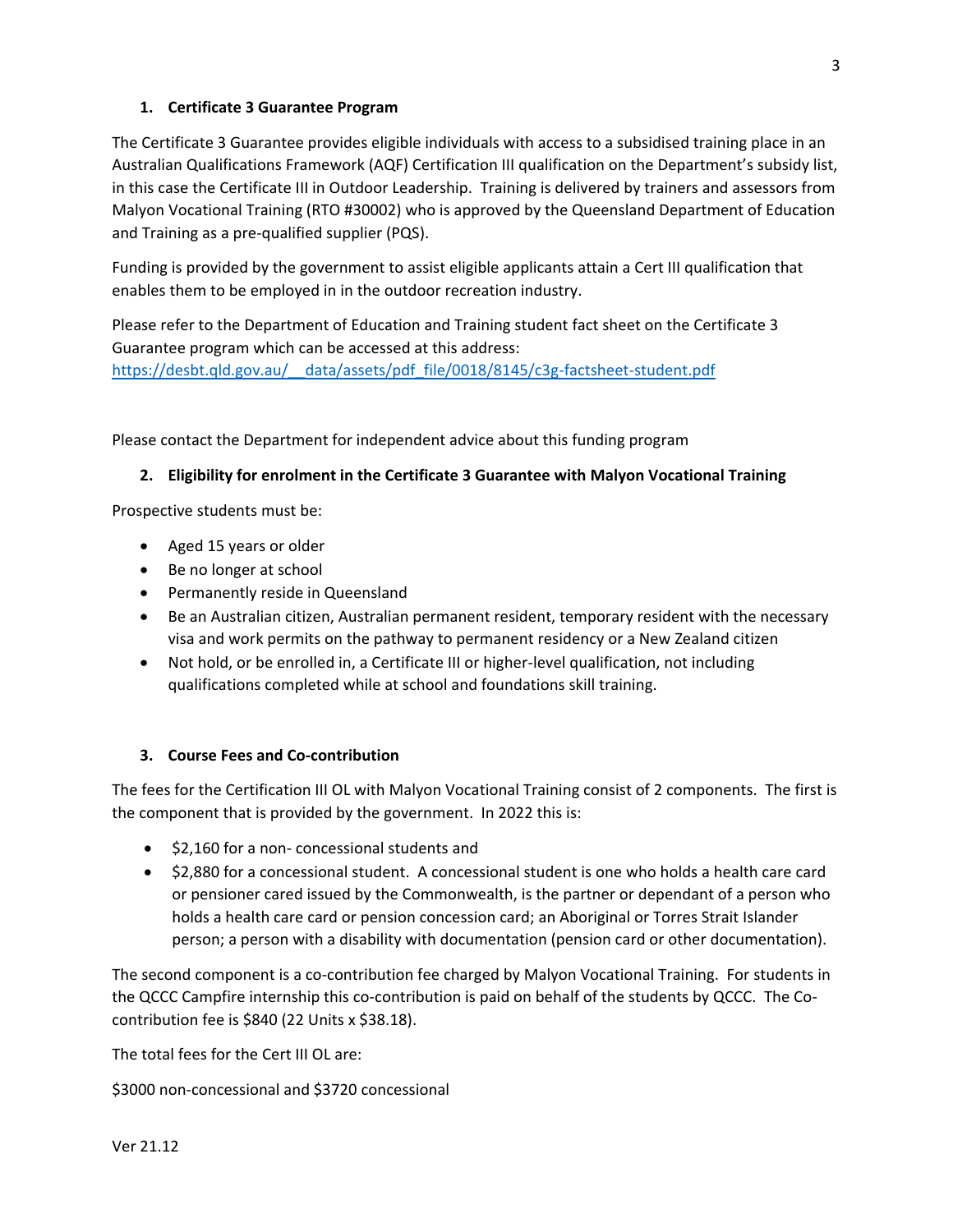Fees will be charged per unit, as students commence each unit of competency, according to the schedule set in the section below.

## **4. Training Arrangements**

## Timeframes

The course will be conducted over 12 months with students/interns undertaking units of competency according to the schedule of delivery.

| Commencement<br>Date          | <b>Unit of Competency</b> |                                                                                     | $C = Core /$ |
|-------------------------------|---------------------------|-------------------------------------------------------------------------------------|--------------|
|                               |                           |                                                                                     | $E =$        |
|                               | Code                      | <b>Title</b>                                                                        | Elective     |
| 10th January -<br>8th May     | SISOCNE002                | Paddle a canoe on inland flatwater                                                  | E            |
|                               | SISOCNE005                | Lead canoeing activities on inland flatwater                                        | E            |
| 10th January -<br>14th August | SISOABL001                | Lead adventure-based learning activities                                            | E            |
|                               | SISOCHC001                | Lead challenge course sessions, low elements                                        | E            |
|                               | SISOARC001                | Lead archery sessions                                                               | E            |
| 4th April -<br>14th August    | SISOCHC003                | Lead challenge course sessions, high elements                                       | E            |
|                               | HLTWHS001                 | Participate in workplace health and safety                                          | $\mathsf{C}$ |
|                               | SISOPLN004                | Identify hazards, assess and control risks for outdoor                              |              |
|                               |                           | recreation activities                                                               | C            |
|                               | SISXCCS001                | Provide quality service                                                             | $\mathsf{C}$ |
|                               | SISXEMR001                | Respond to emergency situations                                                     | $\mathsf{C}$ |
|                               | SISXFAC001                | Maintain equipment for activities                                                   | $\mathsf{C}$ |
| 27th June - 16th<br>December  | SISOBWG002                | Bushwalk in difficult tracked environments                                          | E            |
|                               | SISOBWG006                | Lead bushwalks in difficult tracked environments                                    | E            |
|                               | SISOFLD007                | Navigate in difficult tracked environments                                          | E            |
|                               | SISOFLD003                | Select, set up and operate a temporary or overnight site                            | E            |
|                               | SISOCLM001                | Top rope climb single pitches, artificial surfaces                                  | E            |
|                               | SISOCLM005                | Establish belays for single pitch climbing on artificial<br>surfaces                | E            |
|                               | SISOCLM008                | Lead single pitch climbing activities on artificial surfaces,<br>top rope climbing  | E            |
|                               | PUAOPE013                 | Operate communications systems and equipment                                        | $\mathsf{C}$ |
|                               | SISOPLN005                | Interpret weather and environmental conditions for<br>outdoor recreation activities | C            |
|                               | SISOFLD002                | Minimise environmental impact                                                       | $\mathsf C$  |
|                               | SISOPLN001                | Finalise operation of outdoor recreation activities                                 | $\mathsf{C}$ |

Delivery and location

Training will be conducted by MVT training staff based at QCCC's site at Mapleton on the Sunshine Coast hinterland. Interns will live on site. Training will be conducted both on site at Mapleton and at other locations as determined by the training staff.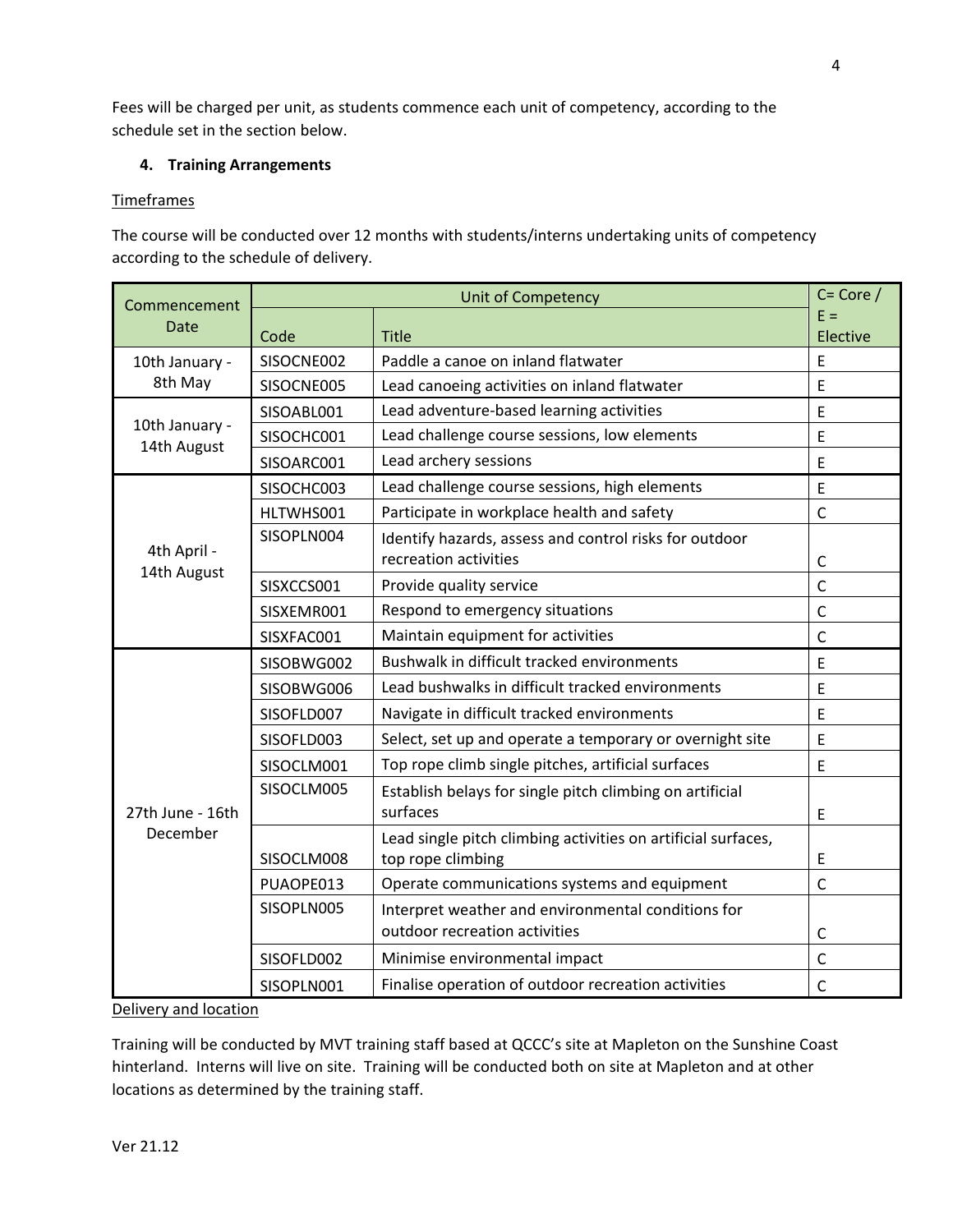#### Work placement

Interns/Students will do their work placement as part of their engagement by QCCC. MVT's trainers are part of the QCCC team.

### **5. Support services available**

As part of your enrolment process, MVT's training staff at Mapleton will ascertain your capacity to engage successfully in the training and discuss with you any additional support that may assist you in completing the qualification. We encourage you in your enrolment application to identify any areas where you believe you would benefit from support (for example in written communication). MVT's trainers may undertake some diagnostic testing with you to ascertain the type and level of support that you require and assist you in attaining this support either from within the training team or from external sources.

### **6. Refund policy**

MVT's refund policy is included below. Please note that because the co-contribution fee is being paid by a 3<sup>rd</sup> party (QCCC) not yourselves, you will not personally receive any refund if you withdraw from the program. The funds will be returned to QCCC.

### MVT's Refund Policy

#### Fees

Learner fees (i.e. the tuition cost for learners to engage in the study of a unit or module) for modules/units and qualifications are published in this booklet and on MVT's website. Fees are reviewed on an annual basis at it is usual that fees will increase at least in line with the Consumer Price Index and potentially higher if there are additional costs being incurred by MVT for the provision of educational services.

Learners are required to pay for each module/unit at the time of enrolment, prior to commencement of study (or for Certificate 3 Guarantee students these fees are paid via the government subsidy and 3<sup>rd</sup> party contribution). No student will be required to pay more than \$1500 upfront (ASQA Standard 7, clause 7.3)

Learners will not be issued with any certification while there is an outstanding fee debt.

#### Refunds

Learners may decide to withdraw from a unit of study before the unit has been completed. The following terms and conditions apply to refund of learner tuition fees:

- Learner withdrawals MUST be made in writing to MVT
- MVT will confirm (in writing) receipt of this notification within five working days of receipt of such notification. The date on which learners are deemed to have withdrawn from their Unit of Study, is the date that the Learner's letter of intention to withdraw is received by MVT.